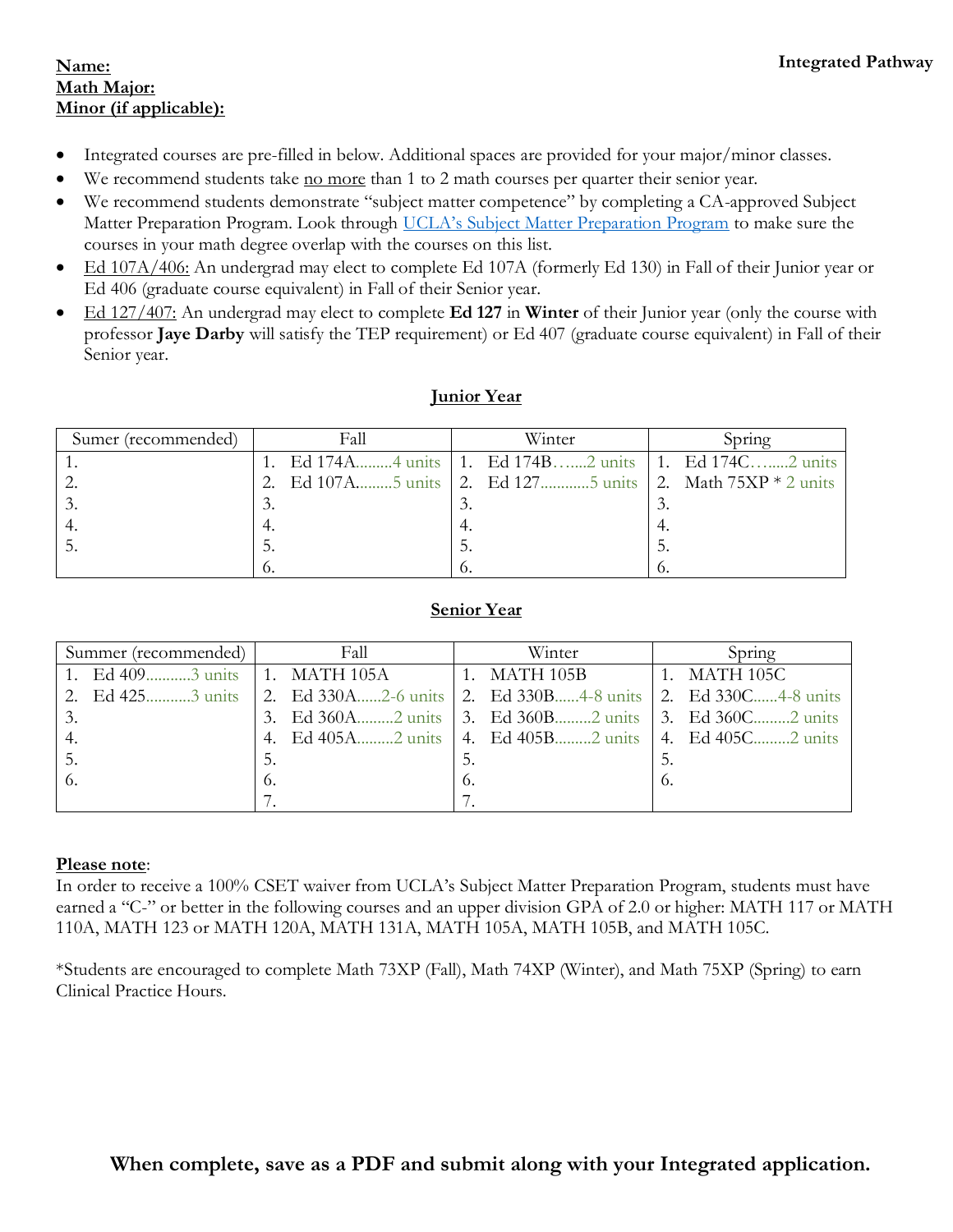Use the following resources to help you create a planner.

- 1. 2020-2021 math tentative schedule here (F/W/S course offerings): <https://ww3.math.ucla.edu/courses/> \*Course offerings are consistent year to year
- 2. Majors, minors and specializations (course for your major/minor/specialization): <https://ww3.math.ucla.edu/majors-minors-specializations/>
- 3. Subject Matter Preparation Program (same link as the one provided on the first page): <https://curtiscenter.math.ucla.edu/wp-content/uploads/2019/11/Subject-Matter-Program-11.18.19.pdf>
- 4. Integrated Schedule (pre-filled in above): [https://curtiscenter.math.ucla.edu/students/undergraduates/education-courses/math-for-la-finish-in-4](https://curtiscenter.math.ucla.edu/students/undergraduates/education-courses/math-for-la-finish-in-4-years/) [years/](https://curtiscenter.math.ucla.edu/students/undergraduates/education-courses/math-for-la-finish-in-4-years/)